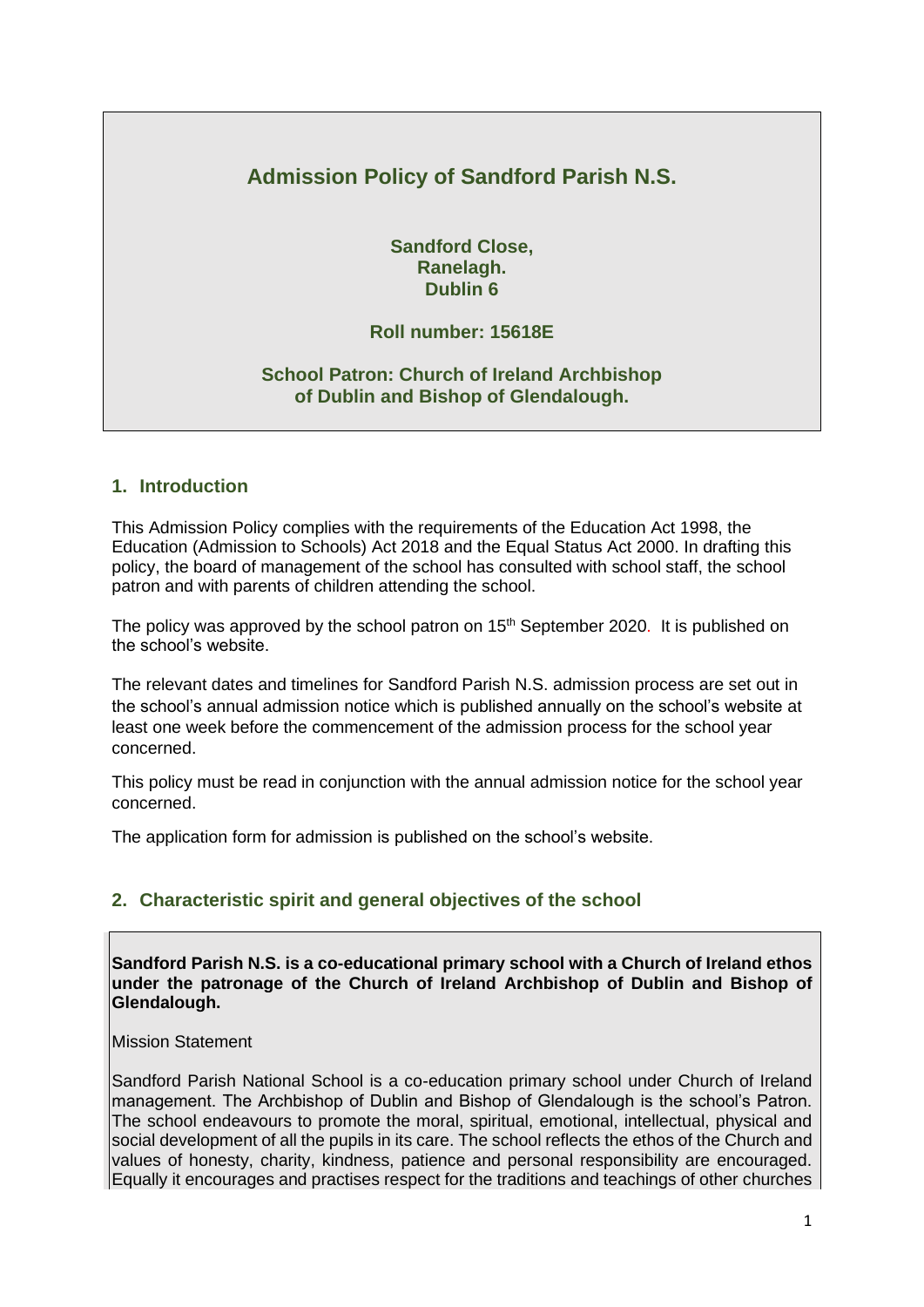and spiritual communities. The teaching of Religious Education in this school does not involve religious formation or specifically confessional teaching as this is a matter for each family and their Church. The constitutional right of parents to withdraw their child

from Religious Education is acknowledged. However the attention of parents is drawn to the fact that due to accommodation constraints and the limited availability of staff a child who is withdrawn from RE may have to remain in the classroom for the duration of the lesson.

Children of other faiths and none are welcomed and affirmed.

Sandford Parish National School is a community where all pupils are equally valued and respected – irrespective of gender, social or ethnic background, family circumstances, educational achievement, physical characteristics or intellectual capacity.

Sandford Parish National School is a community where the traditions and teaching of the Church of Ireland inform the position taken in regard to moral issues which arise in the teaching of secular subjects.

The work of the school is conducted in an atmosphere of inclusion, tolerance and respect for religious differences. The admission policy of the school allows those of other faiths or none to enrol as pupils. Sandford Parish National School values and recognises the contribution that pupils of different faiths bring to the life of the school.

Sandford Parish National School is a part of the local church community and has strong links with the Parish. Pupils take part in services in the local church (eg. Harvest, Christmas etc.). Special events take place in the school to mark religious festivals and celebrations eg. Christmas, Easter, Ascension etc. The Rector visits the school and takes part in Assembly on a regular basis.

Time spent teaching Religious Education is per Department of Education guidelines. All pupils generally take part in Religious Education lessons. The 'Follow Me' programme (developed by the Church of Ireland, Methodist and Presbyterian Boards of Education) is in use throughout all the classes. Please see the Religious Education Policy for further details.

# **3. Admission Statement**

Sandford Parish N.S. will not discriminate in its admission of a student to the school on any of the following:

- (a) the gender ground of the student or the applicant in respect of the student concerned,
- (b) the civil status ground of the student or the applicant in respect of the student concerned,
- (c) the family status ground of the student or the applicant in respect of the student concerned,
- (d) the sexual orientation ground of the student or the applicant in respect of the student concerned,
- (e) the religion ground of the student or the applicant in respect of the student concerned,
- (f) the disability ground of the student or the applicant in respect of the student concerned,
- (g) the ground of race of the student or the applicant in respect of the student concerned,
- (h) the Traveller community ground of the student or the applicant in respect of the student concerned, or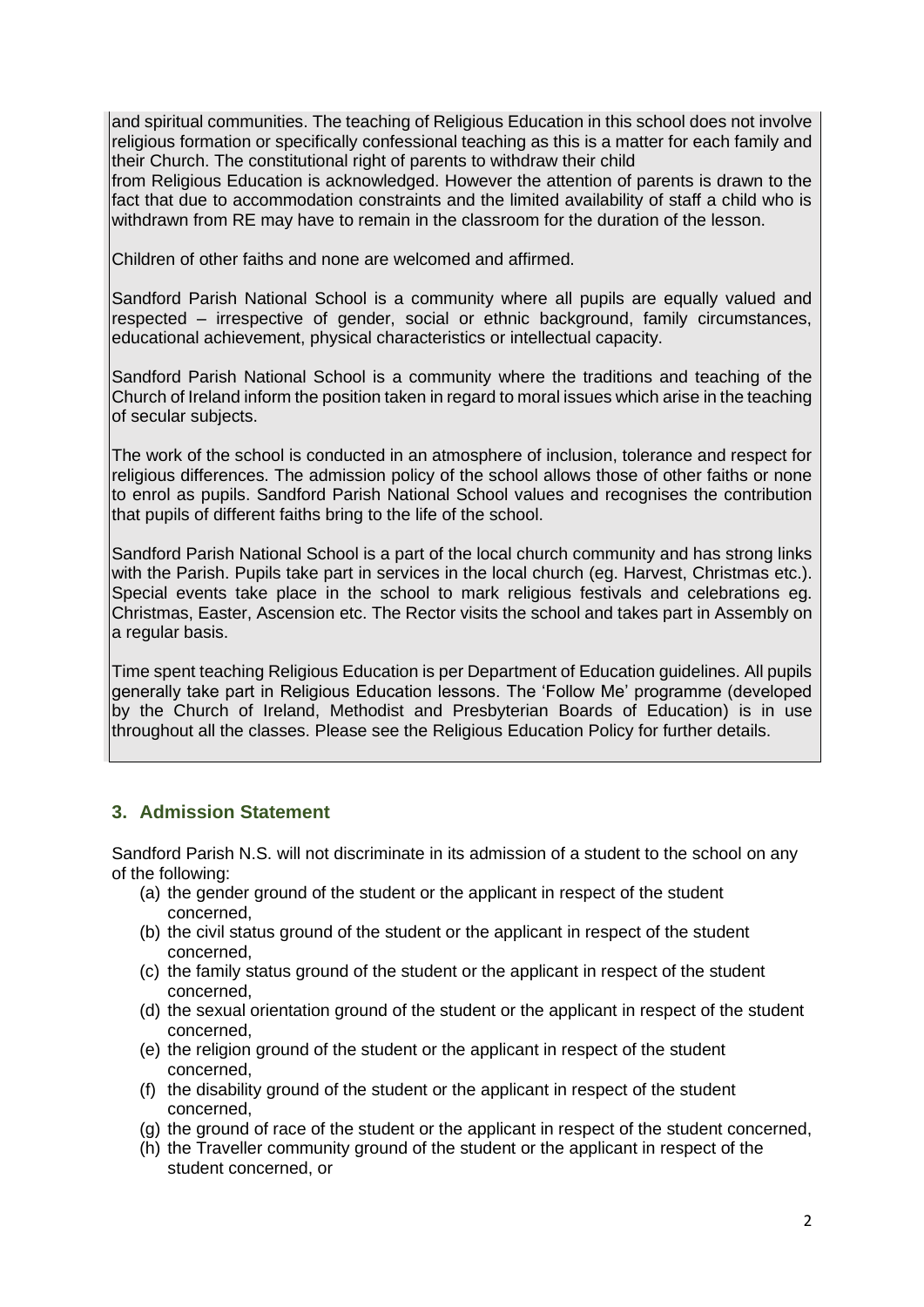(i) the ground that the student or the applicant in respect of the student concerned has special educational needs

As per section 61 (3) of the Education Act 1998,'civil status ground','disability ground', 'discriminate', 'family status ground', 'gender ground', 'ground of race', 'religion ground', 'sexual orientation ground' and 'Traveller community ground' shall be construed in accordance with section 3 of the Equal Status Act 2000.

Sandford Parish N.S. is a school whose objective is to provide education in an environment which promotes certain religious values and does not discriminate in relation to the admission of a student who has applied for a place in the school in accordance with section 7A of the Equal Status Act 2000.

Sandford Parish N.S. is a school whose objective is to provide education in an environment which promotes certain religious values and does not discriminate where it refuses to admit as a student a person who is not Church of Ireland and it is proved that the refusal is essential to maintain the ethos of the school.

# **4. Admission of Students**

This school shall admit each student seeking admission except where –

- a) the school is oversubscribed (please see [section](#page-2-0) 5 below for further details)
- b) a parent of a student, when required by the principal in accordance with section 23(4) of the Education (Welfare) Act 2000, fails to confirm in writing that the code of behaviour of the school is acceptable to him or her and that he or she shall make all reasonable efforts to ensure compliance with such code by the student

NB Sandford Parish N.S.is a Church of Ireland school and may refuse to admit as a student a person who is not Church of Ireland where it is proved that the refusal is essential to maintain the ethos of the school

# <span id="page-2-0"></span>**5. Oversubscription**

In the event that the school is oversubscribed, the school will, when deciding on applications for admission, apply the following selection criteria in the order listed below to those applications that are received within the timeline for receipt of applications as set out in the school's annual admission notice:

(i) Priority Category 1: An Applicant Student who is a member of the Church of Ireland or Protestant reformed church or is a member of a minority religion which has the same religious ethos, or a similar religious ethos to the programme of religious instruction/education which is provided in the school (As defined in Section 7(A)(2) of the Equal Status Act) and has provided a declaration and supporting proof of membership with Application Form and who resides within the traditional parish boundaries of Sandford and St Philip's, Milltown.

(ii) Priority Category 2: An Applicant Student who is a member of the Church of Ireland or Protestant reformed church or is a member of a minority religion which has the same religious ethos, or a similar religious ethos to the programme of religious instruction/education which is provided in the school (As defined in Section 7(A)(2) of the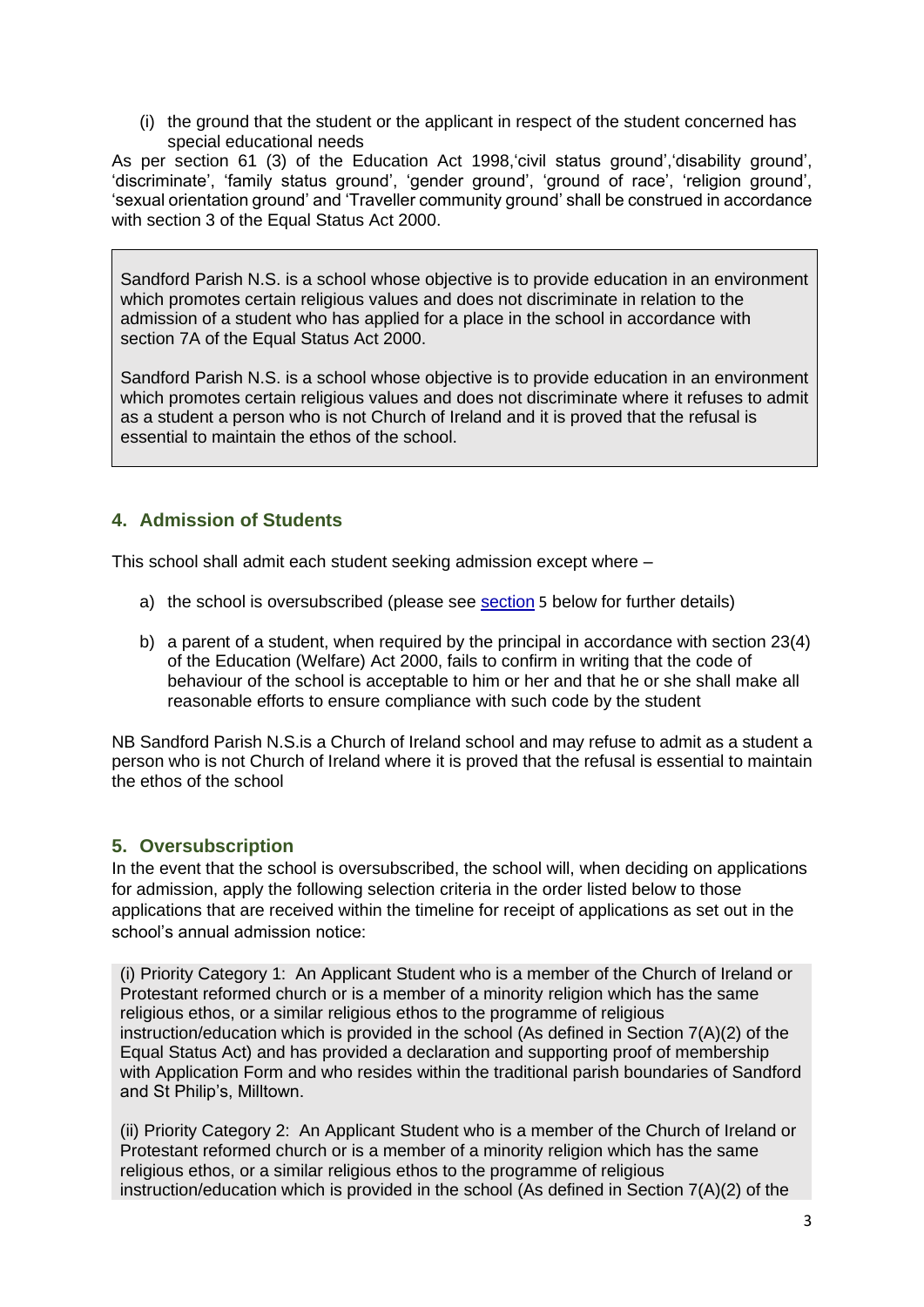Equal Status Act) and has provided a declaration and supporting proof of membership with Application Form and who resides within a 3.5km radius of the school.

(iii) Priority Category 3: An Applicant Student who is a child of a current staff member in the school and complies with the terms of this Policy

(iv) Priority Category 4: An Applicant Student not already catered for in the above categories, who has siblings currently attending the school at time of application and complies with the terms of this Policy.

(v)Priority Category 5: All other Applicant Students who comply with the terms of this Policy and who live within a 3.5km radius of the school.

(vi)Priority Category 6: All other Applicant Students who comply with the terms of this Policy.

In respect of Priority Categories 1 & 2, the Applicant must provide the following documentation with the application form in order for the application to be complete, as the School must satisfy itself that the Applicant Student is a member of a minority religion and that it provides a programme of religious instruction or religious education which is of the same religious ethos as, or a similar religious ethos to, the religious ethos of the minority religion of the Applicant Student.

(i) a statement from the Applicant confirming (i) that the Applicant Student is a member of a minority religion and (ii) that the Applicant wishes the Applicant Student to be educated in a school that provides a programme of religious instruction/education which is of the same religious ethos, or a similar religious ethos to, the religious ethos of the minority religion of the Applicant Student.

and

(ii) evidence from the Applicant to support the statement that the Applicant Student is a member of the minority religion. This evidence will consist of:

a signed letter from the relevant religious leader confirming that the Applicant Student is a member of the minority religion or

a baptismal record issued by the relevant minority religion which confirms that the Applicant Student has been baptised as a member of the minority religion.

In the event that there are two or more students tied for a place or places in any of the selection criteria categories above (the number of applicants exceeds the number of remaining places), the following arrangements will apply:

Priority will be given within the priority category (and only in that priority category) to Applicant Students who have siblings currently enrolled in the School ("Sibling Applicant Students"). Where the number of Sibling Applicant Students in such a priority category exceeds the available number of places, the remaining places will be allocated to Sibling Applicant Students using a lottery system. Where the number of Sibling Applicant Students in such priority category does not exceed the number of places available, the remaining places in this category will be allocated using a lottery system. The lottery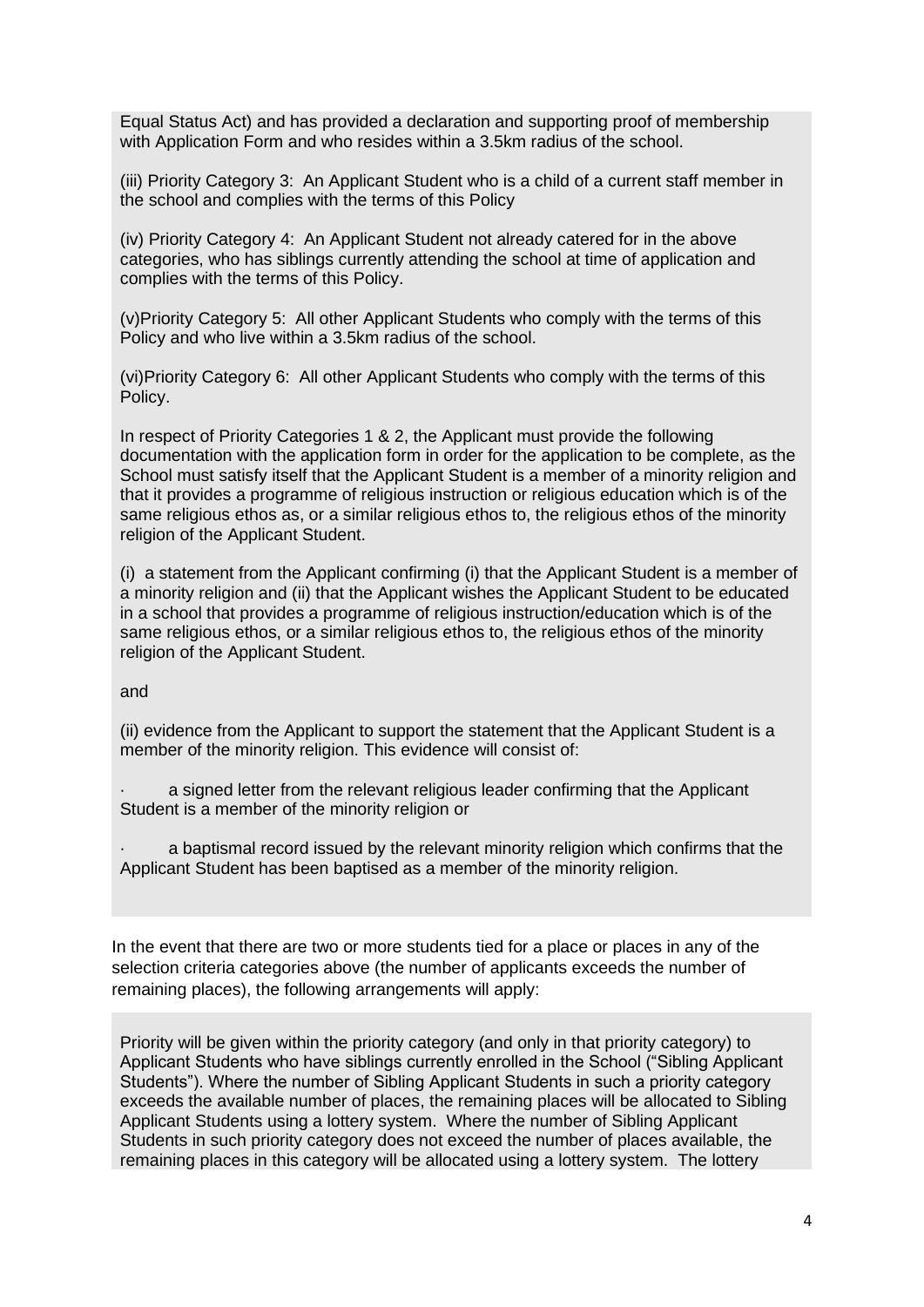system will take place on a date named and published (on the website) after the 'closing date' by an unbiased individual to be nominated annually by the Board.

### **6. What will not be considered or taken into account**

In accordance with section 62 (7) (e) of the Education Act, the school will not consider or take into account any of the following in deciding on applications for admission or when placing a student on a waiting list for admission to the school:

- (a) a student's prior attendance at a pre-school or pre-school service including naíonraí.
- (b) the payment of fees or contributions (howsoever described) to the school;
- (c) a student's academic ability, skills or aptitude;
- (d) the occupation, financial status, academic ability, skills or aptitude of a student's parents;
- (e) a requirement that a student, or his or her parents, attend an interview, open day or other meeting as a condition of admission
- (f) a student's connection to the school by virtue of a member of his or her family attending or having previously attended the school. Please be advised that siblings do not have automatic right of entry to Sandford Parish National School.
- (g) the date and time on which an application for admission was received by the school.

This is subject to the application being received at any time during the period specified for receiving applications set out in the annual admission notice of the school for the school year concerned.

### **7. Decisions on applications**

All decisions on applications for admission to Sandford Parish N.S.will be based on the following:

- Our school's admission policy
- The school's annual admission notice (where applicable)
- The information provided by the applicant in the school's official application form received during the period specified in our annual admission notice for receiving applications

(Please see [section 13](#page-6-0) below in relation to applications received outside of the admissions period and [section 14](#page-7-0) below in relation to applications for places in years other than the intake group.)

Selection criteria that are not included in our school admission policy will not be used to make a decision on an application for a place in our school.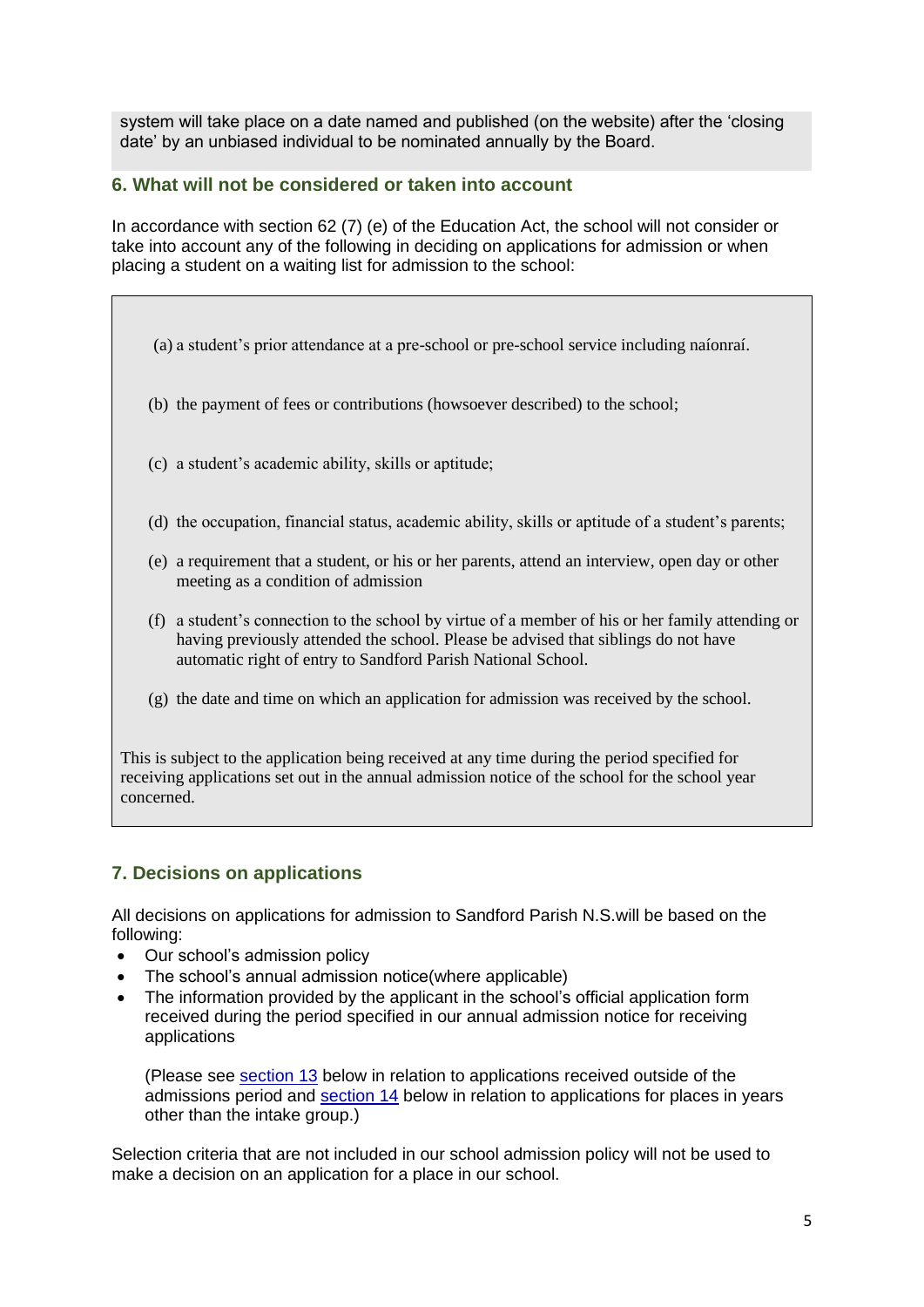## **8. Notifying applicants of decisions**

Applicants will be informed in writing as to the decision of the school, within the timeline outlined in the annual admissions notice.

If a student is not offered a place in our school, the reasons why they were not offered a place will be communicated in writing to the applicant, including, where applicable, details of the student's ranking against the selection criteria and details of the student's place on the waiting list for the school year concerned.

Applicants will be informed of the right to seek a review/right of appeal of the school's decision (see [section 17](#page-8-0) below for further details).

#### <span id="page-5-0"></span>**9. Acceptance of an offer of a place by an applicant**

In accepting an offer of admission from Sandford Parish N.S. you must indicate—

(i) whether or not you have accepted an offer of admission for another school or schools. If you have accepted such an offer, you must also provide details of the offer or offers concerned and

(ii) whether or not you have applied for and awaiting confirmation of an offer of admission from another school or schools, and if so, you must provide details of the other school or schools concerned.

#### **10. Circumstances in which offers may not be made or may be withdrawn**

An offer of admission may not be made or may be withdrawn by Sandford Parish N.S. where—

- (i) it is established that information contained in the application is false or misleading.
- (ii) an applicant fails to confirm acceptance of an offer of admission on or before the date set out in the annual admission notice of the school.
- (iii) the parent of a student, when required by the principal in accordance with section 23(4) of the Education (Welfare) Act 2000, fails to confirm in writing that the code of behaviour of the school is acceptable to him or her and that he or she shall make all reasonable efforts to ensure compliance with such code by the student; or
- (iv) an applicant has failed to comply with the requirements of 'acceptance of an offer' as set out in [section 9](#page-5-0) above.

### **11. Sharing of Data with other schools**

Applicants should be aware that section 66(6) of the Education (Admission to Schools) Act 2018 allows for the sharing of certain informationbetween schools in order to facilitate the efficient admission of students.

Section 66(6) allows a school to provide a patron or another board of management with a list of the students in relation to whom—

- (i) an application for admission to the school has been received,
- (ii) an offer of admission to the school has been made, or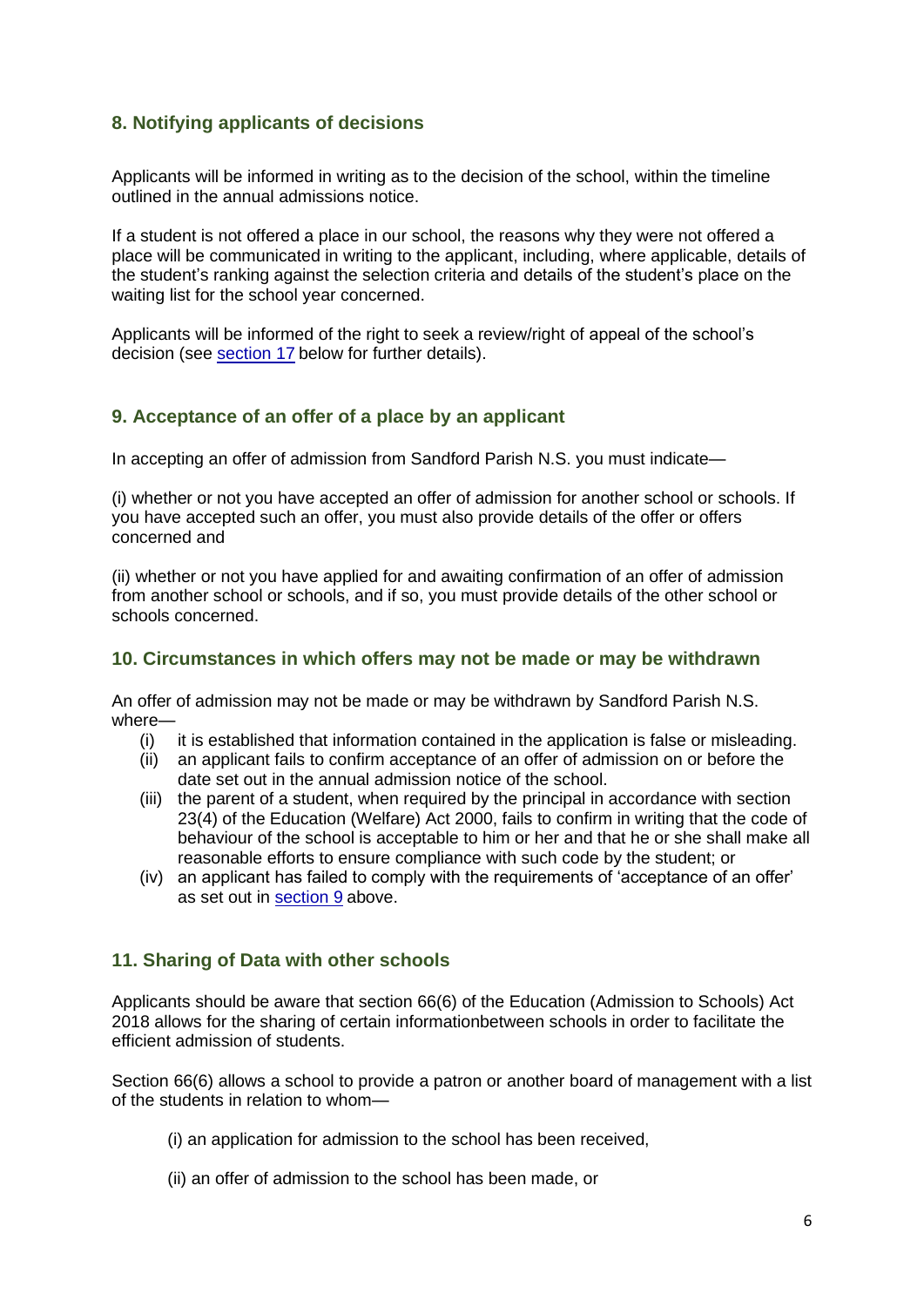(iii) an offer of admission to the school has been accepted.

The list may include any or all of the following:

(i) the date on which an application for admission was received by the school;

(ii) the date on which an offer of admission was made by the school;

(iii) the date on which an offer of admission was accepted by an applicant;

(iv) a student's personal details including his or her name, address, date of birth and personal public service number (within the meaning of section 262 of the Social Welfare Consolidation Act 2005).

# <span id="page-6-1"></span>**12. Waiting list in the event of oversubscription**

In the event of there being more applications to the school year concerned than places available, a waiting list of students whose applications for admission to Sandford Parish N.S.were unsuccessful due to the school being oversubscribed will be compiled and will remain valid for the school year in which admission is being sought.

Placement on the waiting list of Sandford Parish N.S.is in the order of priority assigned to the students' applications after the school has applied the selection criteria in accordance with this admission policy.

Applicant students whose applications are received after the closing date outlined in the Annual Admission Notice, will be placed at the end of the waiting list in order of the date of receipt of the application.

Offers of any subsequent places that become available for and during the school year in relation to which admission is being sought will be made to those students on the waiting list, in accordance with the order of priority in relation to which the students have been placed on the list.

### <span id="page-6-0"></span>**13. Late Applications**

All applications for admission received after the closing date as outlined in the annual admission notice will be considered and decided upon in accordance with our school's admissions policy, the Education Admissions to School Act 2018 and any regulations made under that Act.

Late applicants will be notified of the decision in respect of their application no later than three weeks after the date on which the school received the application. Applicant students will be offered a place if a place is available. In the event that there is no place available, the name of the applicant student will be added to the waiting list in accordance with [Section 12](#page-6-1) of this policy.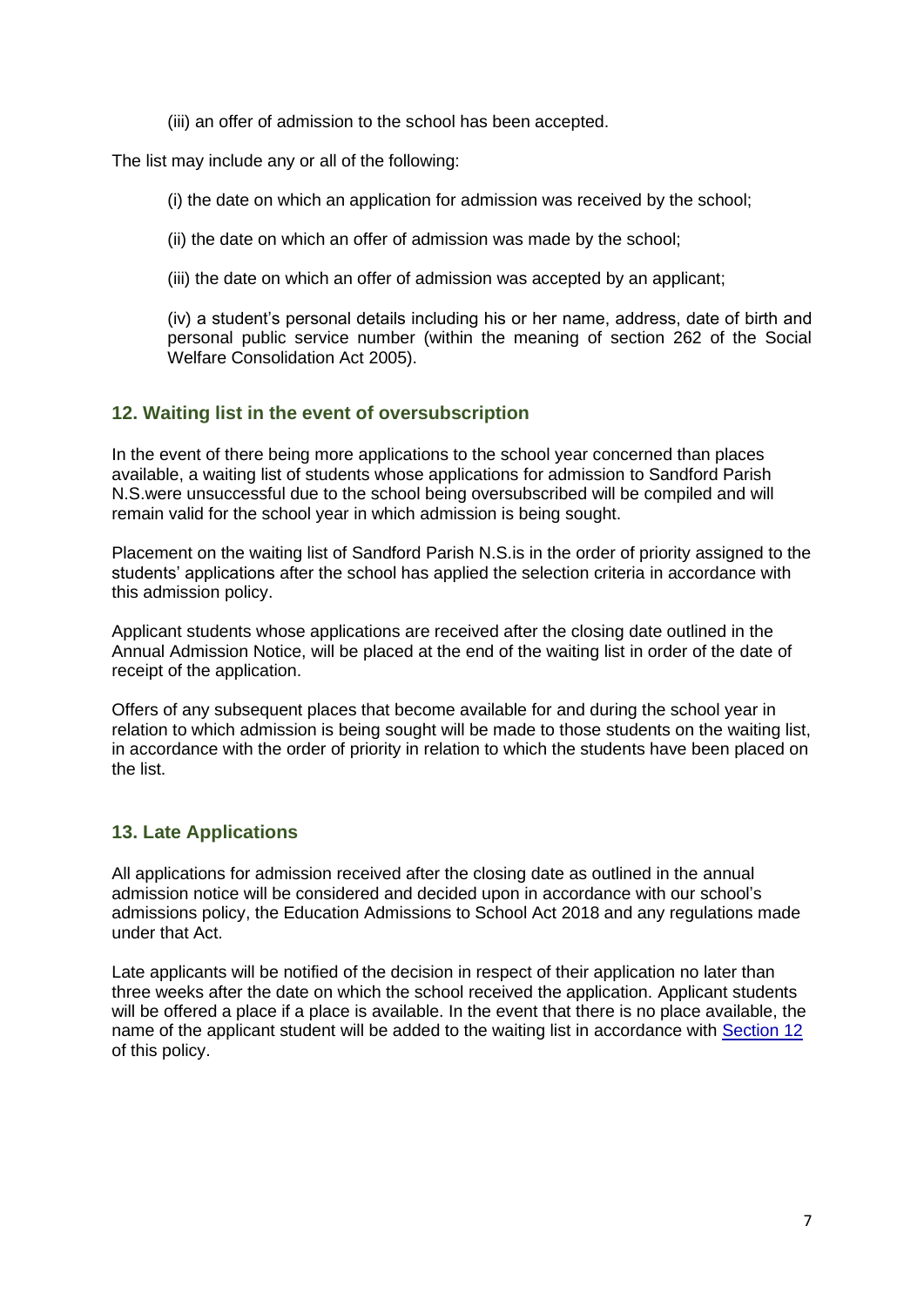# <span id="page-7-0"></span>**14. Procedures for admission of students to other years and during the school year**

The procedures of the school in relation to the admission of students who are not already admitted to the school to classes or years other than the school's intake group are as follows:

Applicants will be notified of the decision in respect of their application no later than three weeks after the date on which the school received the application. Applicant students will be offered a place in the relevant class if a place is available. In the event that the number of applications exceeds the number of available places in the relevant class, the school will apply the selection criteria set out in [Section](#page-2-0) 5 of this policy to those applications. In the event that there is no place available, the name of the applicant student will be added to the waiting list in accordance with [Section 12](#page-6-1) of this policy.

The procedures of the school in relation to the admission of students who are not already admitted to the school, after the commencement of the school year in which admission is sought, are as follows:

Late applicants will be notified of the decision in respect of their application no later than three weeks after the date on which the school received the application. Applicant students will be offered a place if there is a place available. In the event that there is no place available, the name of the applicant student will be added to the waiting list in accordance with [Section 12](#page-6-1) of this policy.

# **15. Declaration in relation to the non-charging of fees**

The Board of Sandford Parish N.S. or any persons acting on its behalf will not charge fees for or seek payment or contributions (howsoever described) as a condition of-

- (a) an application for admission of a student to the school, or
- (b) the admission or continued enrolment of a student in the school.

### **16. Arrangements regarding students not attending religious instruction**

The following are the school's arrangements for students, where the parent has requested that the student attend the school without attending religious instruction in the school. These arrangements will not result in a reduction in the school day of such students:

A written request should be made to the Principal of the school. A meeting will then be arranged with the parent(s)/guardians or the student, as the case may be, to discuss how the request may be accommodated by the school.